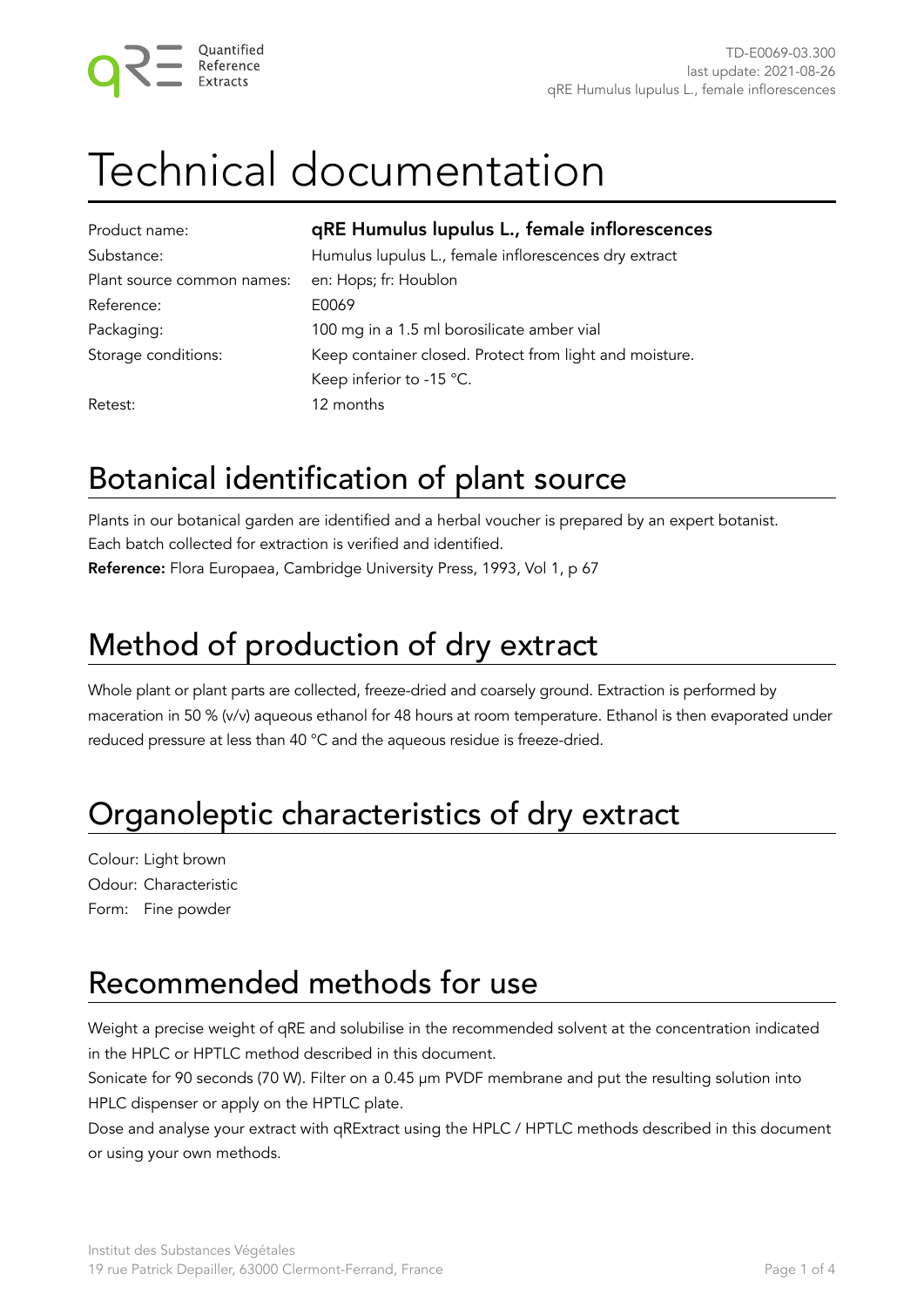#### **HPTLC**

#### Detection of rutin and isoquercitrin

| Layer:<br>Thin layer conditionnement:<br>Elution solvent: | 10 × 10 cm HPTLC Nano-Sil-20 UV 254 (Carl Roth ref. N084.1)<br>1 h at room temperature and 33 % relative humidity<br>Elution solvent compound<br>ethyl acetate<br>formic acid<br>H <sub>2</sub> O | Volume (ml)<br>15<br>1<br>1                                                                                                                     |
|-----------------------------------------------------------|---------------------------------------------------------------------------------------------------------------------------------------------------------------------------------------------------|-------------------------------------------------------------------------------------------------------------------------------------------------|
| <b>Developing distance:</b>                               | 70 mm from the lower edge                                                                                                                                                                         |                                                                                                                                                 |
| Initial spot volume and concentration:                    |                                                                                                                                                                                                   |                                                                                                                                                 |
| rutin:<br>qRE:<br>isoquercitrin:                          | 1 µl of a 0.1 % (w/v) solution in methanol<br>10 µl of a 1.1 % (w/v) solution in 50 % (v/v) aqueous ethanol<br>1.5 µl of a 0.08 % (w/v) solution in 50 % (v/v) aqueous ethanol                    |                                                                                                                                                 |
| <b>Reagent mixture:</b>                                   | Natural products - polyethylene glycol reagent (NP/PEG)<br>1.25 g of polyethylene glycol 400 in 25 mL of methanol.<br>temperature.<br>Expose to UV light at 365 nm.                               | Preparation: Dissolve 0.25 g of diphenylboric acid 2-aminoethylester and<br>Dip the plate in the reagent mixture and dry for 15 minutes at room |

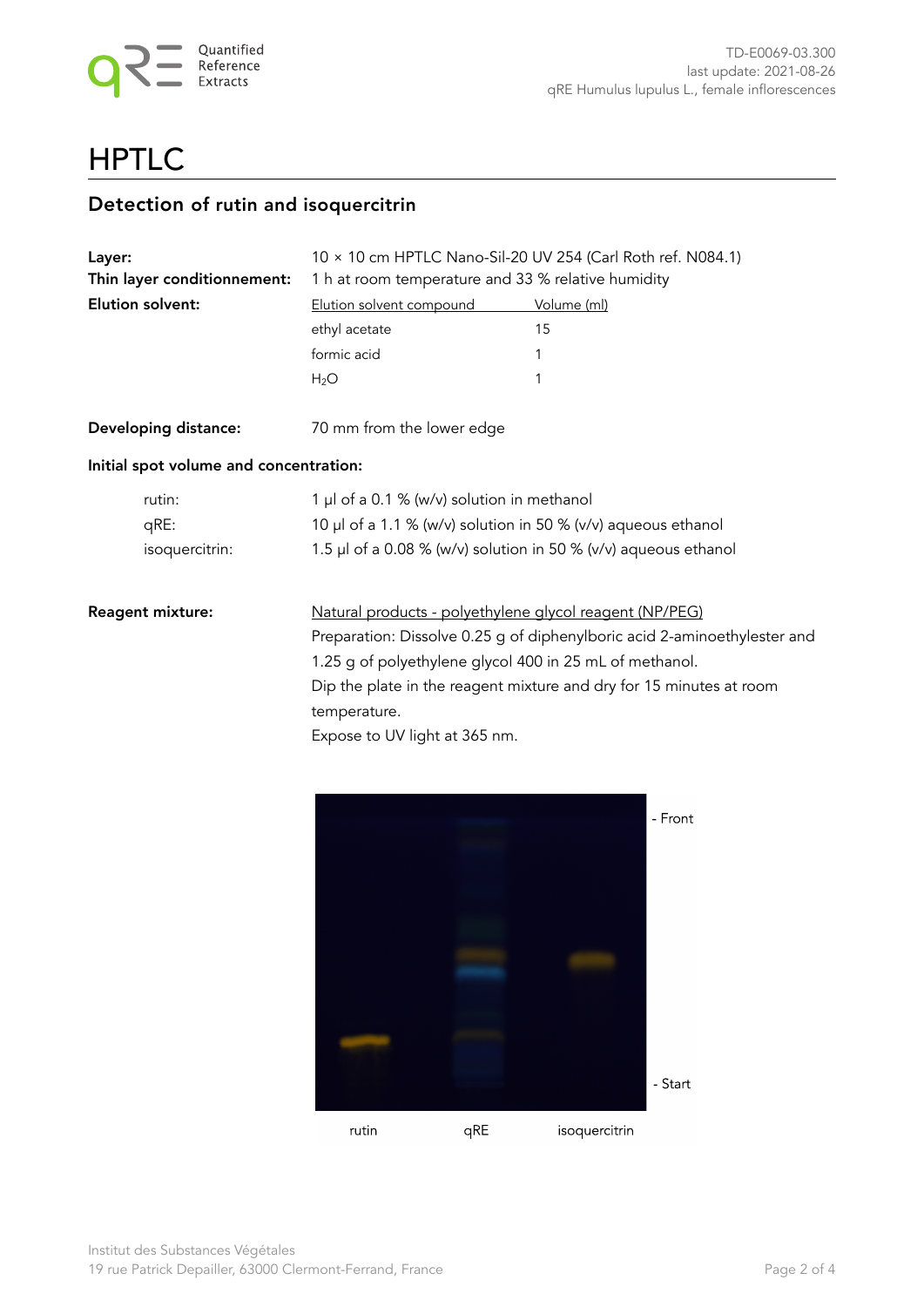# Quantified<br>Reference<br>Extracts

### HPLC

| Precolumn:   | Ascentis® Express C18 0.5 cm × 3.0 mm 2.7 µm                 |     |     |  |
|--------------|--------------------------------------------------------------|-----|-----|--|
| Column:      | Ascentis® Express C18 15 cm × 3.0 mm 2.7 µm                  |     |     |  |
| Sample:      | 8 µl 2.48 % qRE (w/v) solution in 50 % (v/v) aqueous ethanol |     |     |  |
| Flow:        | $0.45$ ml/min                                                |     |     |  |
| Temperature: | 25 °C                                                        |     |     |  |
|              | <b>Mobile phase:</b> A: 0.1 % formic acid $(v/v)$ in water   |     |     |  |
|              | B: 0.1 % formic acid (v/v) in acetonitrile                   |     |     |  |
| Detection:   | Diode Array Detector, 350 nm                                 |     |     |  |
| Gradient:    | Time (mn)                                                    | A % | B % |  |
|              | 0                                                            | 97  | 3   |  |
|              | 38                                                           | 77  | 23  |  |
|              | 63                                                           | 47  | 53  |  |
|              | 76                                                           | 0   | 100 |  |
|              | 81                                                           | 0   | 100 |  |

#### Quantified substances

| Compound      | <b>CAS No</b> | <b>2D Structure</b>                                                                                                                                                               | Peak No        |
|---------------|---------------|-----------------------------------------------------------------------------------------------------------------------------------------------------------------------------------|----------------|
| Rutin         | 153-18-4      | OH<br><b>HO</b><br>HO<br>$HO_{I}$<br>$\circ$<br>ÒН<br>$\overline{O}$<br>OH<br>$\bar{\hat{\mathbf{O}}}\mathsf{H}$<br>.O.<br>O<br>$\prime_L$<br>"OH<br>HO<br>$\frac{1}{\tilde{O}}H$ | $\mathbf{1}$   |
| Isoquercitrin | 482-35-9      | ÓН<br>ЮL,<br>HO<br>$\overline{0}$<br>$HO_{t_i}$<br>OH<br>$\Omega$<br>'ОН<br>$\overline{O}H$ $\overline{O}H$                                                                       | $\sqrt{2}$     |
| Unknown       | $\sf NA$      | $\sf NA$                                                                                                                                                                          | 3, 5           |
| Astragalin    | 480-10-4      | HO.<br>HO.<br>$\frac{1}{0}$ $\frac{1}{0}$<br>$HO_{t_i}$<br>$\overline{O}$<br>'OH<br>$\overrightarrow{O}H$ $\overrightarrow{O}H$                                                   | $\overline{4}$ |